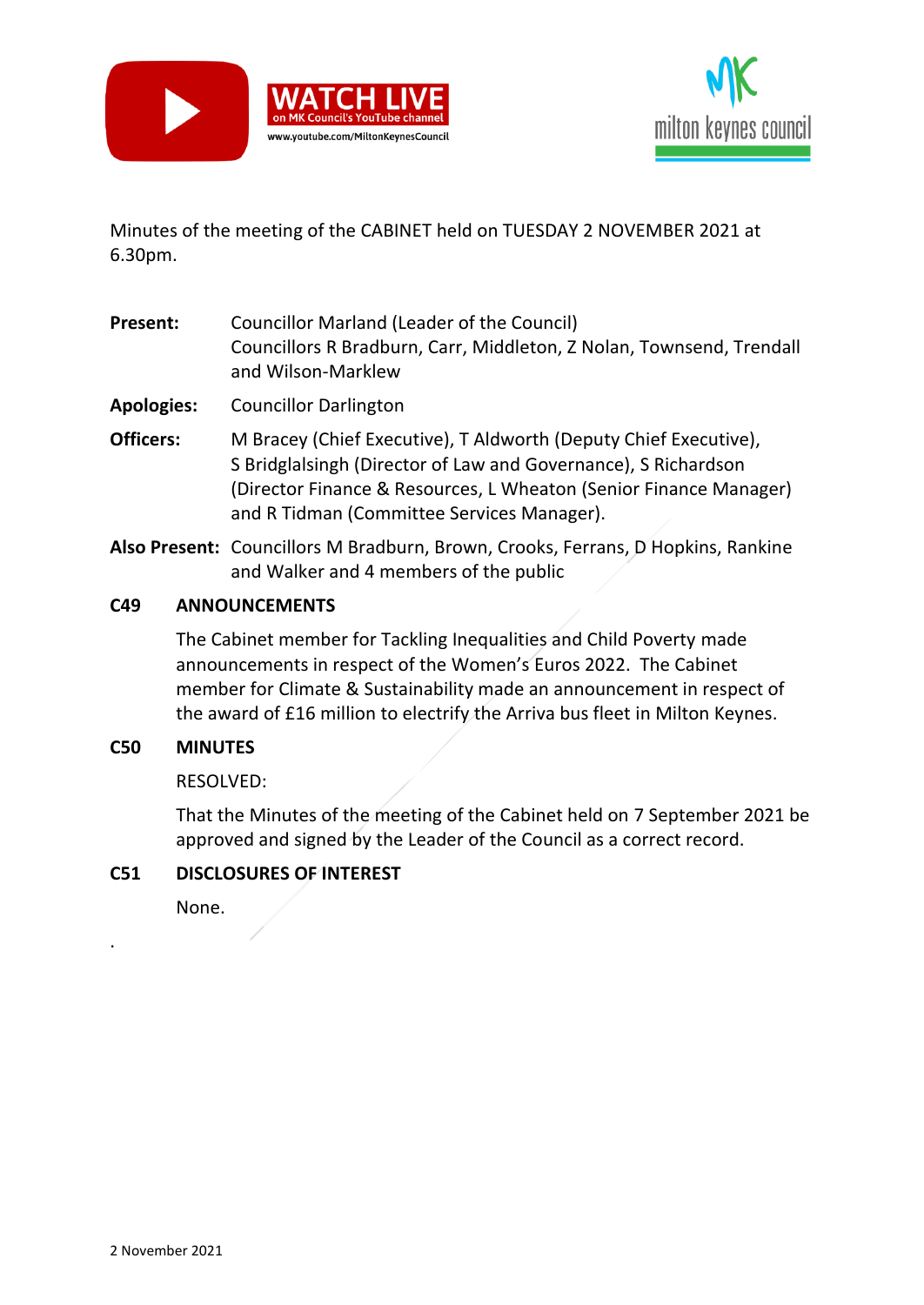### **C52 QUESTIONS FROM MEMBERS OF THE PUBLIC**

Councillor Marland outlined that a number of written questions had been submitted on the matter of the Delegated Decision that was due to be taken on the 30 November 2021 which was to consider the adoption of the South East Milton Keynes Development Framework Supplementary Planning Document. The questions and written responses are set out below and those members of the public present at the meeting were informed they would be able to ask a supplementary question if they wished.

(a) Question from Paul Green to Councillor Marland (Leader of the Council)

Paul Green asked Councillor Marland what measures would be taken to prevent the vastly increased number of vehicles in the locality from choosing Station Road, Bow Brickhill as a cut-through thoroughfare instead of a bypass

Councillor Marland indicated that the detailed design of highways interventions was a matter for the detailed planning application stages.

The developer would produce a Transport Assessment which would identify any mitigation measures required in response to the traffic generated by the site. These measures could vary depending on the detailed design and layout of the development proposals, which would come through the submission of a planning application.

As a supplementary question, Paul Green asked Councillor Marland, was there a readiness to provide some sort of firm indication at the next planning stage that the village would not be used as a cut through route and that Station Road would be properly protected to deter vehicles from using it as a thoroughfare.

Councillor Marland indicated that firstly it would be remiss and misleading to say that what is now a predominately rural area would continue to be predominately a rural area. There were 3,000 houses to be built in the allocation of land between Bow Brickhill, Old Farm Park, Wavendon and Newport Road. The planning process can never mitigate all of those impacts it was there to mitigate 'as far as possible'. Within the Supplementary Planning Document and Plan:MK there was very clear transport and highways guidance around the impact of new development on rural areas. Therefore as the planning application was made there will be due process and proper consideration given as to how traffic is mitigated as best as possible. The reality was that it was not at the SPD stage to make clear what those precise mitigations were but to highlight that they are necessary. Any application would need to have a clear outline of what mitigation would be in place before it could be considered by the planning committee.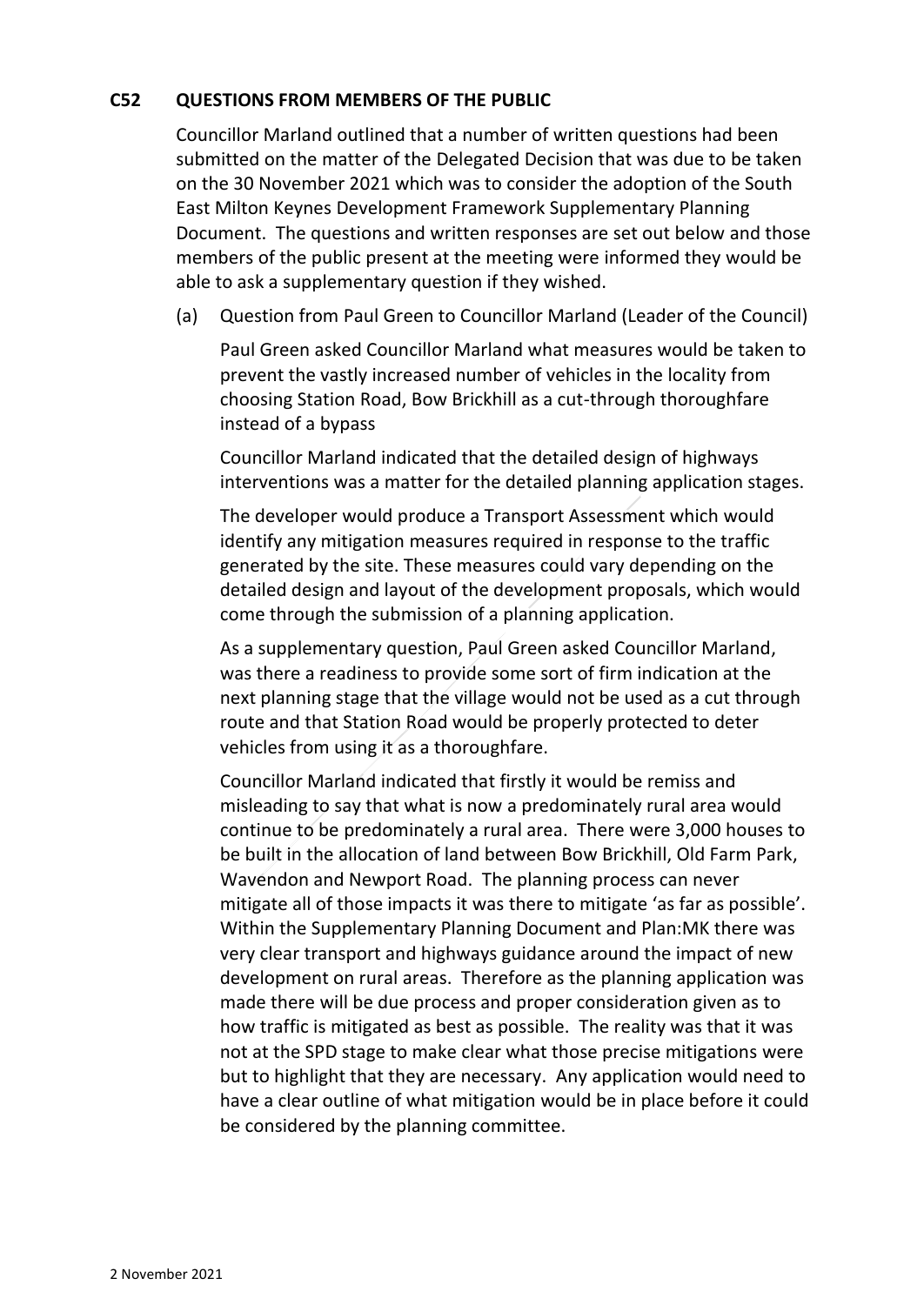(b) Question from Julie Godden (Parish Clerk, Bow Brickhill Parish Council) to Councillor Marland (Leader of the Council)

Julie Godden asked Councillor Marland why had Bow Brickhill been chosen as the site for a Travellers and Gypsy site by the railway station when hardly any of the main criteria for these sites would be met? It was understood that the travelling community would prefer to have their existing sites in Calverton and Willen extended and any money would be better spent there.

Councillor Marland indicated that Plan:MK identified the need for the Council to accommodate 19 households in culturally suitable housing for Gypsies and Travellers up to 2031. Extra capacity was already allocated to be provided at a new site at Newton Leys and as part of an extension to the existing Calverton Lane site.

Further pitches were still required to meet our legal obligation.

The council had assessed the possibility of extending the existing sites further and it was not feasible that they could be used to accommodate the additional capacity identified as required through PlanMK and allocated in South East Milton Keynes. The Supplementary Planning Document was therefore required to make a provision for this site allocation.

A number of best practice criteria were used to review possible locations within SEMK. These included, amongst others, the availability of a range of transport links. Further detail on the assessment criteria used had been published on the council's webpage for the South East Milton Keynes Strategic Urban Extension.

The draft Supplementary Planning Document contained 3 locations for the Gypsy and Traveller site which were selected considering the relevant best practice and available guidance. The final location was selected following a review of feedback from the consultation responses in addition to this best practice and guidance.

As part of the final CAG meeting the phasing of the site, including the Gypsy and Traveller pitches, was discussed and it was agreed to seek to require the Gypsy and Traveller site to be delivered in an early phase of the development.

(c) Question from Lesley Sung (Council Manager, Walton Community Council) to Councillor Marland (Leader of the Council)

Lesley Sung asked Councillor Marland, considering MKC's wellpublicised planning errors made in relation to Blakelands and Hindhead Knoll, **And** given that SE:MK ties into East West Rail, the 5 year housing supply, future transport such as MRT and more - then does Councillor Marland really believe that the SE:MK SPD should be signed off by him alone as a delegated decision? Whist the Cabinet Advisory Group might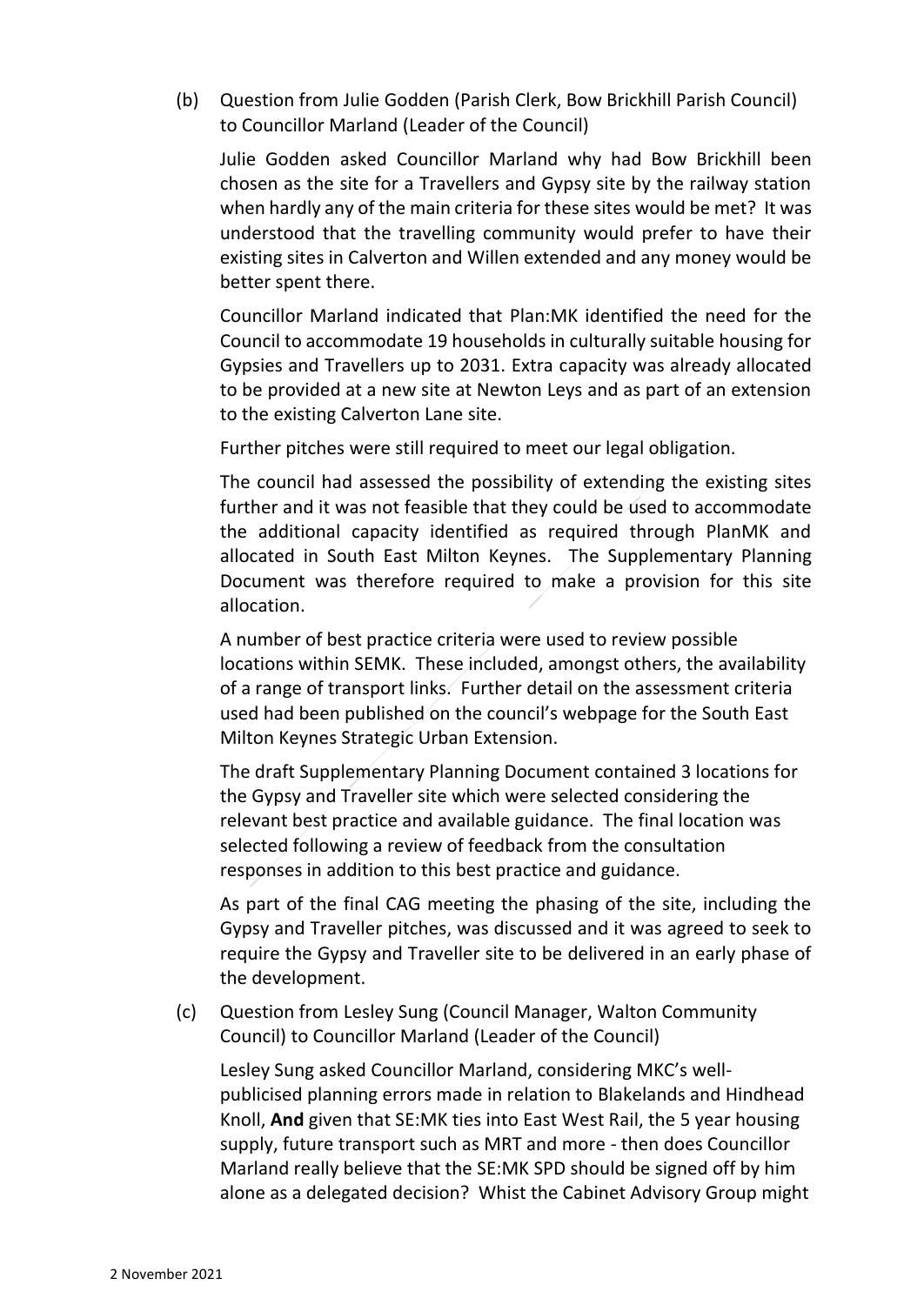have had input into the SPD, and if that input in anything like we have seen before, where planning decisions have been made by those who do not reside in the area, or have an understanding of that area or in some cases, not even having visited the area, then this could very well end up in another planning disaster. SE:MK will have a massive impact on those living in the new development and those residing in the surrounding areas. Milton Keynes residents deserve better, more open democracy so will he re-think his course of action by ensuring that the SE:MK SPD proposals are now properly scrutinised and deliberated by the Cabinet.

Councillor Marland indicated that the issues related to the planning decisions at Blakelands and Hindhead Knoll had been the subject of considerable discussion and while making no comment on the allegations within the question, they are not analogous to the forthcoming Delegated Decision given the decisions were made by quasi-judicial committees of elected members. It seemed illogical to claim that alleged errors made by committees would be less likely to take place if decisions were made by a committee.

The Supplementary Planning Document had been through many stages, including public consultation and Cabinet Advisory Group sessions.

It may also be helpful to explain that the Supplementary Planning Document was a planning guide that compliments Plan:MK and that final decisions on planning matters would be for the Planning Committee.

The use of a Delegated Decision for Supplementary Planning Documents is reasonable and proportionate, as it was for previous Supplementary Planning Documents including MK East. The Supplementary Planning Document had generated significant public awareness and would be subject to full transparency and the final paper will be subject to rigorous public, member and officer review as highlighted this evening.

(d) Question from Trevor Hutton to Councillor Marland (Leader of the Council)

Trevor Hutton asked Councillor Marland, in respect of SEMK SUE SPD: It is important to protect all existing residents of Wavendon village, Wavendon Fields apartments and the north side of the upcoming Church Farm development from the negative pollution/noise impact of an extended H10 grid road. We can see some additions in the new SPD which is welcome, but there is no additional buffer protection for the Wavendon Fields apartments nor the east side across the Church Farm development. Can MKC confirm that vegetation/tree planting on the northern flanks of the H10 corridors will be of a sufficient scale to provide green buffering for these areas both in the short term as a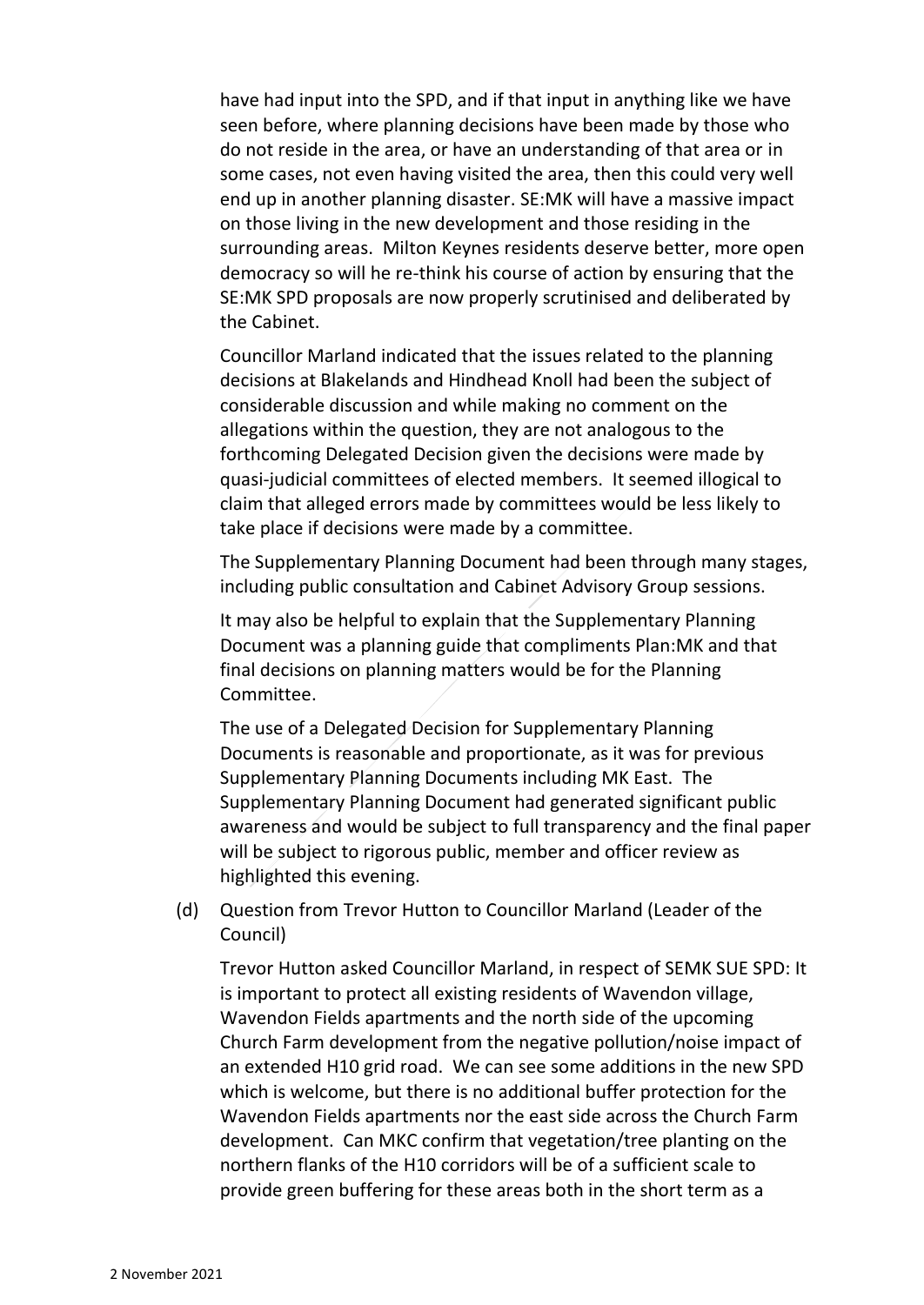single-carriageway 40mph road and also in the medium/longer term if H10 becomes a more major road carrying higher volumes and faster traffic?

Councillor Marland indicated that the detailed design of highways interventions, including any landscaping proposals, would be prepared and reviewed at the planning application stage and would be a matter for the Planning Committee to determine in accordance with proper material considerations.

The developer would produce a Transport Assessment which identified any mitigation measures required in response to the traffic generated by the site. The Council are unable to comment in relation to a hypothetical change of speed on the road in the future, nor is the Council able to predict what measures may be required or sufficient in the future if such a change takes place.

The SEMK Development Framework identifies the H10 Grid Road corridor within the site, which was expected to be designed to established grid road standards, to be in accordance with policy as set out in Plan:MK. The detailed design, such as the landscaping and bunding, will be a matter that was assessed through consideration of any planning application.

Any environmental impacts of a proposal would be assessed against the policies of Plan:MK, national policy and any other material planning considerations considered at that time.

As a supplementary question, Trevor Hutton asked Councillor Marland, with regard to the H10 extension, the concern of the residents of Wavendon was that this could eventually become a dual carriageway, the residents were asking for early planting of sufficient trees to form a buffer particularly to the north side of the grid road to ensure that they were mature enough to protect against the full impact that would come from a dual carriage way grid road.

Councillor Marland indicated that the details of landscaping would come through the planning application process. It was helpful to hear the comments as during the preapplication and planning process this could be highlighted as a request and could be attached as a condition of approval. Councillor Marland indicated that he would make a note of this and hold it on file so that they could seek to ensure that this could be considered as a condition by the planning committee.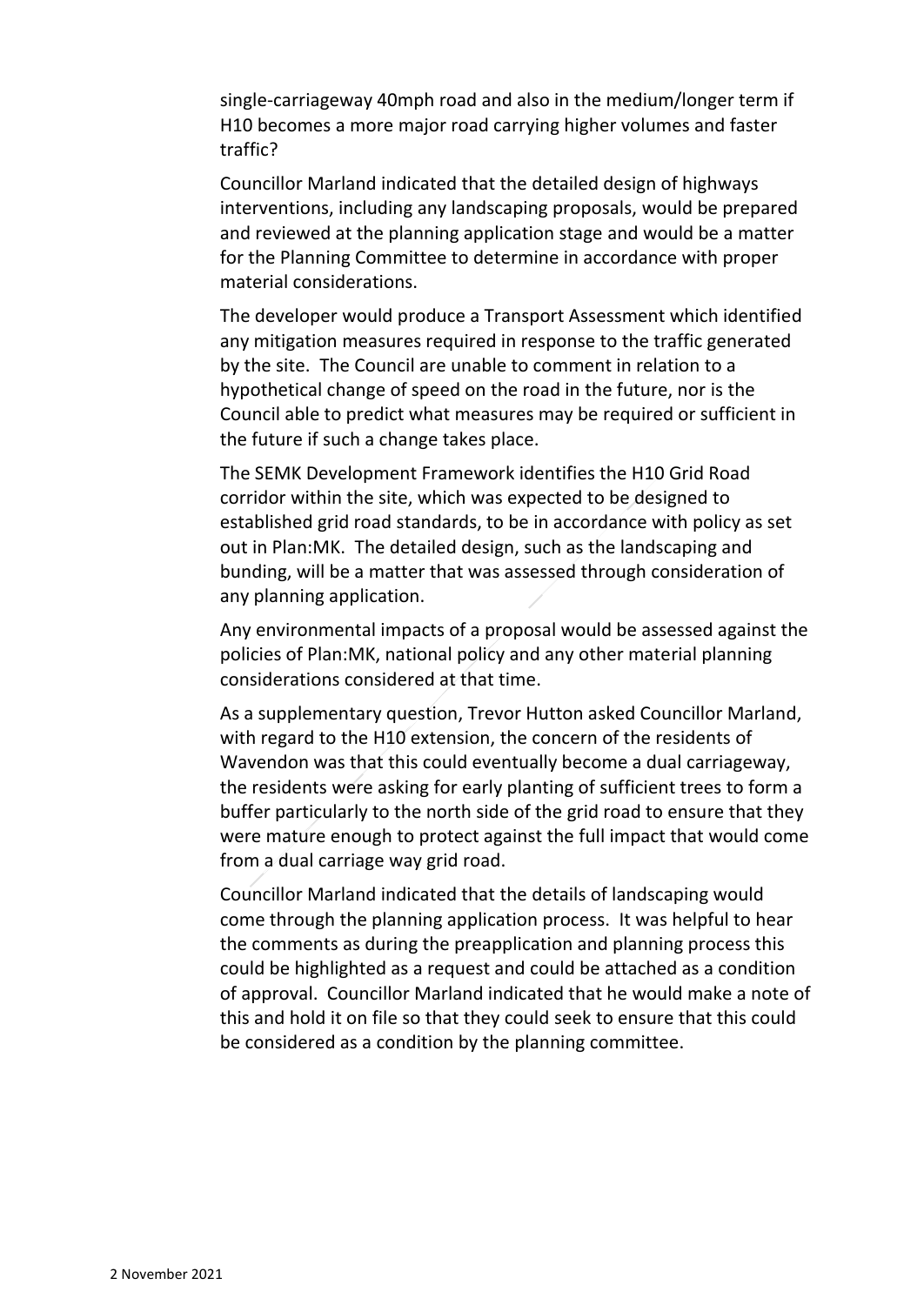(e) Question from Julian Price (Chairman, Bow Brickhill Parish Council) to Councillor Marland (Leader of the Council)

Julian Price asked Councillor Marland, what noise and pollution reduction measures are to be taken in order to reduce the environmental impact of a grid road standard relief road in Bow Brickhill?

Councillor Marland indicated that the detailed design of highways interventions, including any landscaping proposals or mitigation measures to address environmental impacts, would be prepared and reviewed at the planning application stage and would be a matter for the Planning Committee to determine in accordance with proper material considerations.

Any environmental impacts of a proposal would be assessed against the policies of Plan:MK, national policy and any other material planning considerations considered at that time.

(f) Question from Yogini Thakker to Councillor Marland (Leader of the Council)

Yogini Thakker asked Councillor Marland, what are MKC's plans for undertaking a comprehensive traffic modelling review and in particular considering these two major aspects a) completing the overdue phase 2 modelling study for assessing the impact on the volume of traffic along the existing roads in Wavendon b) the outcome of the East /West Railway line consultation?

Councillor Marland indicated that a comprehensive traffic modelling study of the planned growth in the area can only be undertaken when the EWR Co have clarified their preferred level crossing closure options. This would need to include the significant highway network interventions required to support delivery of the East West Rail project, as well as reflecting changes in travel demand associated with the EWR/Marston Vale line rail stations. EWR Co are paying for the Council's Strategic Transport Model to be updated with all this information. It will comprise an updated reference case (assuming no EWR changes), alongside future forecast years to represent the construction, opening and operational phases of East West Rail. EWR Co are doing this to inform their Transport Assessment, which will accompany their Development Consent Order application.

This modelling and accompanying analysis will identify impacts and inform any required mitigations.

The delay in East-West Rail's decision-making and how it relates to the SE:MK development and SPD have been acknowledged throughout the process, but it is not a reason to delay the SPD as applications for the site have already commenced and indications are this will continue.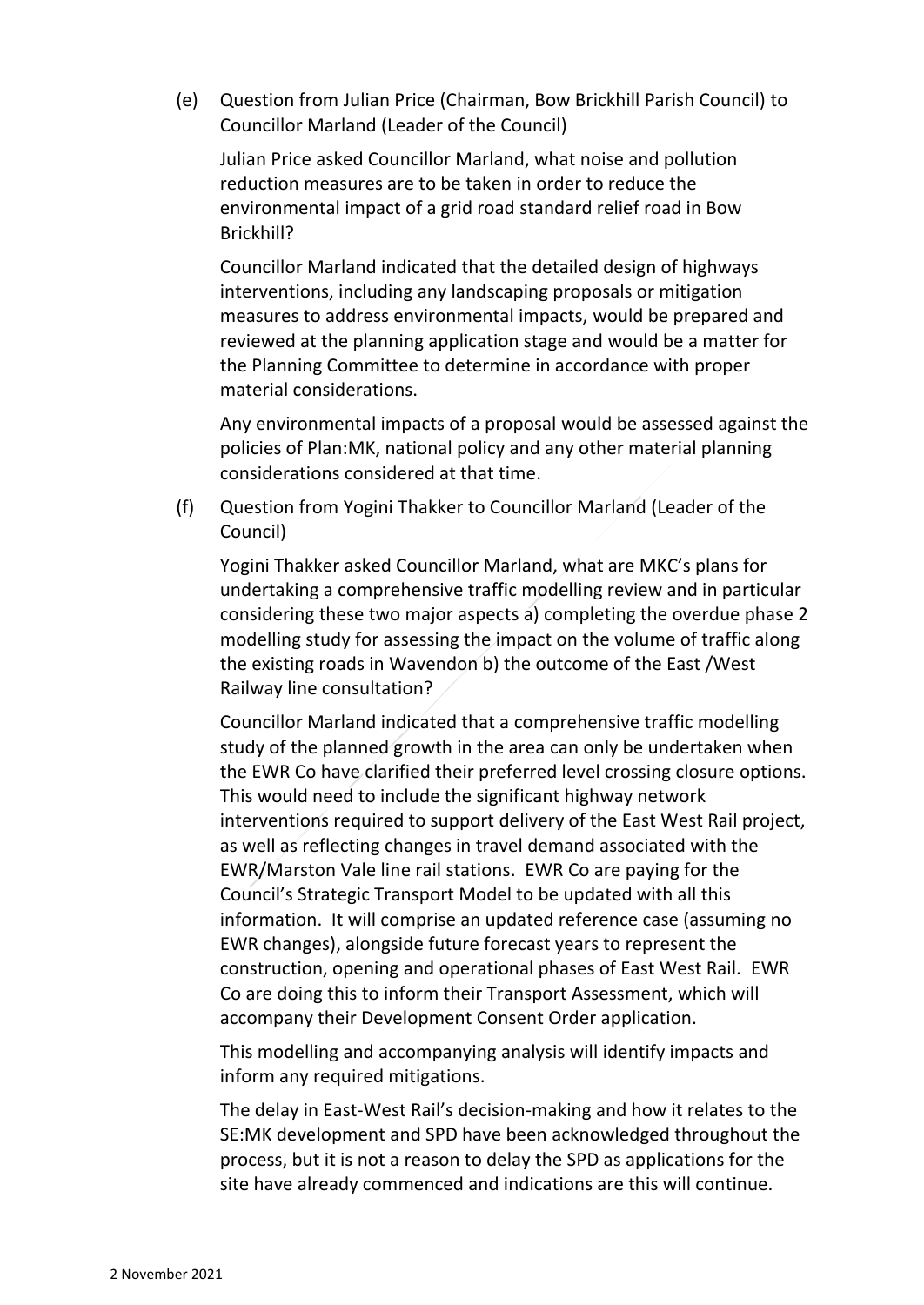Any planning applications being made in advance of decisions by EWR it would be incumbent on the rail company to make any objections known for consideration.

(g) Question from Beverley Thompson to Councillor Marland (Leader of the Council)

Beverley Thompson asked Councillor Marland, one of the reasons given for the proposed location of the Gypsy and Travellers site is that it is "in close proximity to Bow Brickhill Rail Station." Why is this considered to be an advantage given that the station is more than likely to close once East-West Rail is completed, whereas Woburn Sands station will definitely remain open?

Councillor Marland indicated that a number of best practice criteria were used to review possible locations within SEMK. This included, amongst others, the availability of a range of transport links.

The draft SPD contained three locations for the Gypsy and Traveller site which were selected considering the relevant best practice and available guidance. The final location was selected following a review of feedback from the consultation responses in addition to this best practice and guidance. The proximity of Bow Brickhill Station was not the only reason for the positioning of the site. Further detail on the assessment criteria used has been published on the council's webpage for the South East Milton Keynes Strategic Urban Extension.

As part of the final CAG meeting the phasing of the site, including the Gypsy and Traveller pitches, was discussed and it was agreed to seek to require the Gypsy and Traveller site to be delivered in an early phase of the development.

As a supplementary question Beverley Thompson asked Councillor Marland, there were three possible sites identified in the draft and the site to the north east seemed to meet the criteria so why wasn't that site chosen over the Bow Brickhill site?

Councillor Marland indicated that originally there were six possible sites identified which had been narrowed down to the one preferred site including the proximity to a traditional Gypsy and Traveller road link. Councillor Marland advised that he would forward the evidence base that was used in making the decision. Ultimately any detailed answers related to the siting of the Gypsy and Traveller site were a matter for the consultation and the Delegated Decision.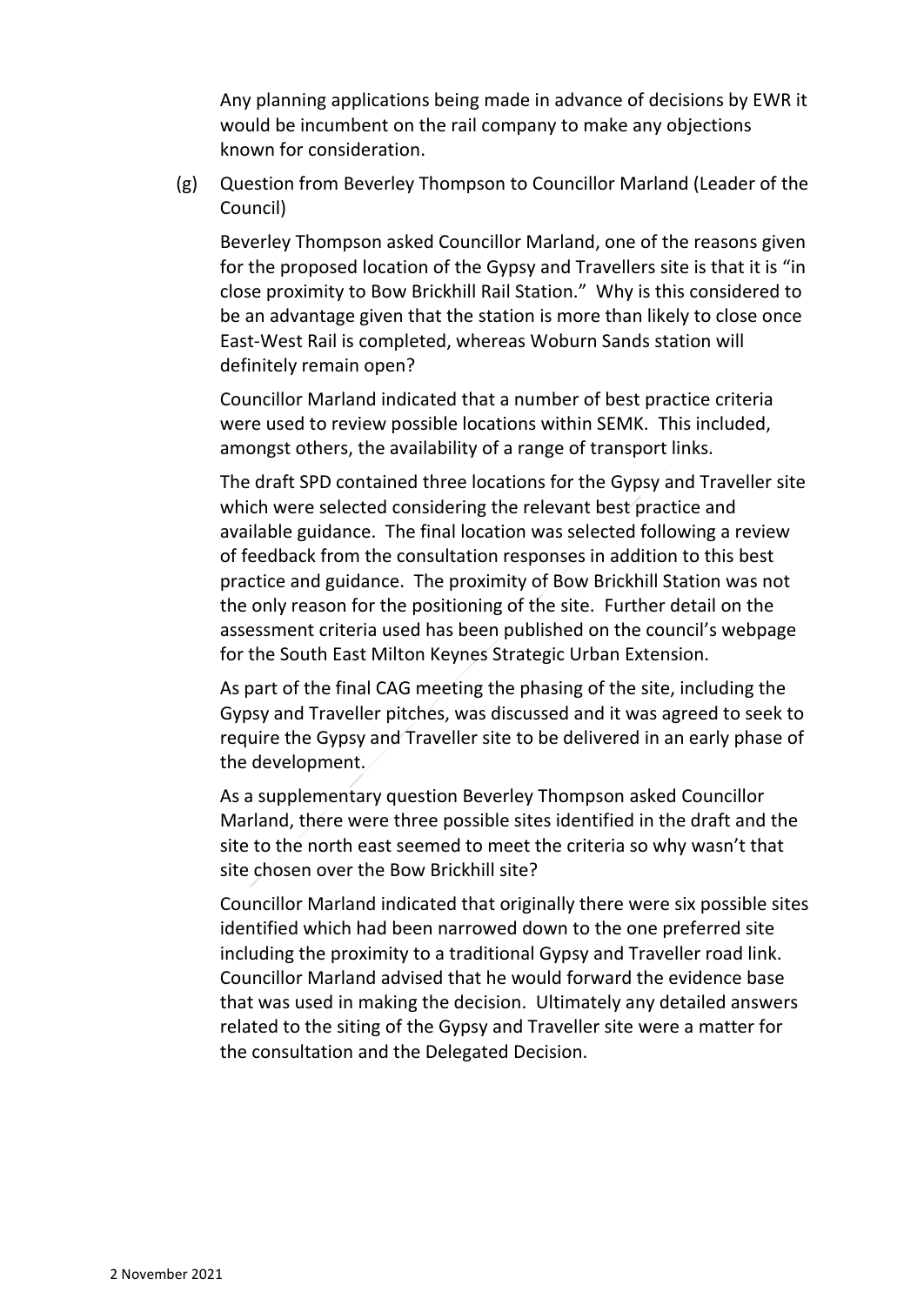(h) Question from Roger Penfound to Councillor Marland (Leader of the Council)

Roger Penfound asked Councillor Marland, in respect of SEMK SUE SPD: Residents of Wavendon are pleased to see the significant addition to the 'Indicative concept plan' of 'potential wider linear open space network' through the village, which will go some way towards compensation for lost environmental open space within the SUE. However as it lies outside the SEMK SUE can the Council clarify how this can be carried forward as a positive plan for delivery.

Councillor Marland indicated that the indicative concept plan was provided to show possible future connections into the wider linear open space around the SEMK site. It is expected that developers, as they bring proposals forward, would seek to comply with the Development Framework and deliver the open spaces that were going to be of key importance for any new residents. However, the Council can only require developers to meet the needs generated by the new residents.

(i) Question from Philip Ball to Councillor Marland (Leader of the Council)

Philip Ball asked Councillor Marland, who is paying for the improvements required to the section of the V10 between the A5 roundabout and Bow Brickhill station?

Councillor Marland indicated that part of the section of this road would be upgraded to grid road status, as a result of the South Caldecotte development, which had already been granted planning permission and would be funded by developer contributions in line with legislation and policy.

Any work related to a new bridge over the railway in this location would be predominantly funded by EWR.

The South Caldecotte development and, to an extent, the SEMK site were expected to provide funds to upgrade Bow Brickhill Road to the A5. Any additional funding that may be required would be determined through consideration of transport assessments that would be submitted alongside any planning application for the SEMK site.

## **C53 COUNCILLORS' ITEMS**

None received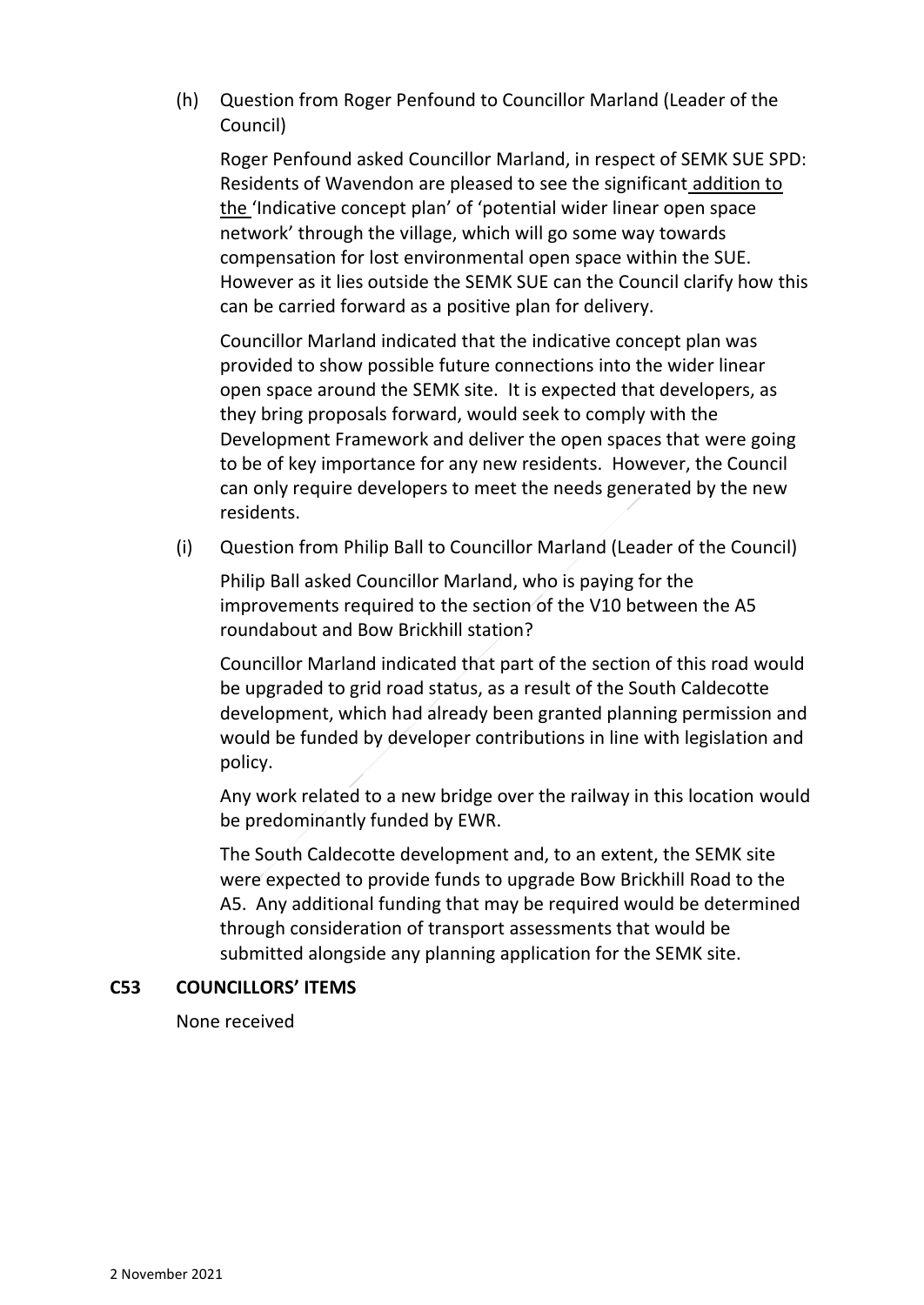#### **C54 COUNCILLORS QUESTIONS**

(a) Question from Councillor D Hopkins to Councillor Marland (Leader of the Council)

Referring to the question he raised at the CAG meeting on 13 October 2021, that no traffic data associated with SEMK site had yet been obtained, Councillor D Hopkins asked Councillor Marland when is it now intended to carry out this work?

Councillor Marland indicated that the transport strategy reflected in the Development Framework for South East Milton Keynes was informed by various scenario modelling in the Council's strategic transport model. This was an evidence base appropriate for the allocation of the site in Plan:MK and had been used to inform the Development Framework. Various scenarios had been modelled with different bridge crossings or the H10 being extended, or not. As part of the future planning applications the developer would produce a transport assessment which would identify any mitigation measures required in response for the traffic generated by the site. This would be informed by the Council's traffic model and if necessary local data collection. Further modelling of the planned growth in the area can only be carried out when the East West Rail Company had clarified their preferred level crossing option. The South East Milton Keynes Supplementary Planning Document had been prepared in accordance with the relevant statutory requirements and was based on the appropriate transport model and local policies. This included evidence which formed the allocation of the site in Plan:MK and would be supplemented by the developers transport assessment.

As a supplementary question Councillor D Hopkins asked Councillor Marland had Milton Keynes Council signed a non-disclosure agreement with East West Rail and if so why?

Councillor Marland indicated that officers had signed a non-disclosure agreement with East West Rail Company regarding the various options for crossing the V11 and V10 and they had done so as it had been requested by East West Rail Co in order to access the information to be able to guide the Council policies. This had taken place due to the sensitive and commercial nature of the options being discussed and was standard practice in these situations. Councillor Marland indicated that he believed that obtaining the details of what East West Rail Co were thinking about offset the risks involved in signing the non-disclosure agreement.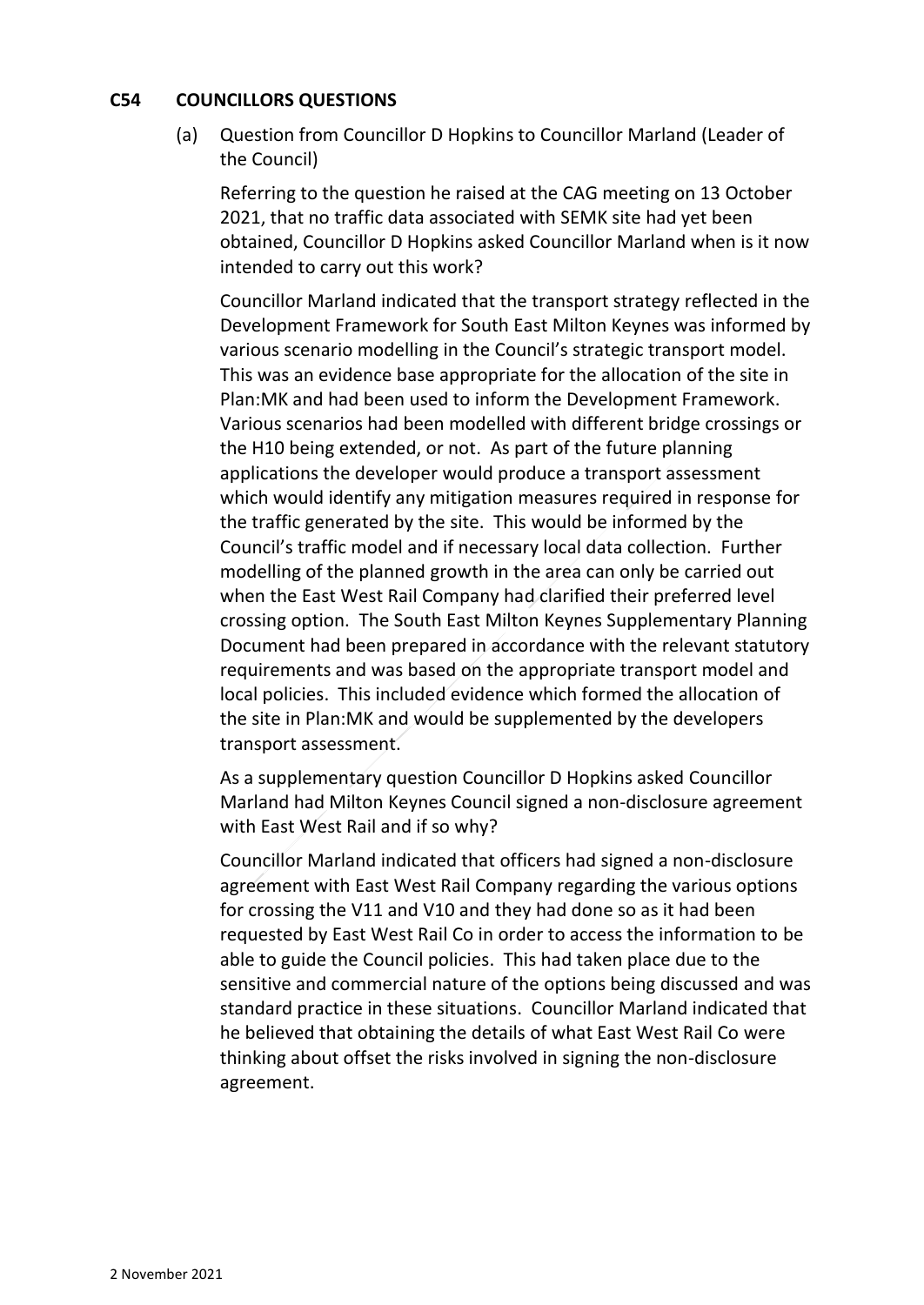(b) Question from Councillor D Hopkins to Councillor Marland (Leader of the Council)

Councillor D Hopkins indicated that he understood that the Council was trying to protect residents from blight but there was enormous uncertainty generated by the East West Rail consultation and this was only adding to that uncertainty. The sooner the Council and the East West Rail Co could come together to work out jointly a Master Plan for South East Milton Keynes the better for everyone.

Councillor Marland indicated that the Council would continue to push for the East West Rail options to be in the public domain as quickly as possible.

(c) Question from Councillor Walker to Councillor Townsend (Cabinet member for Public Realm)

Referring to missed waste collections, Councillor Walker indicated that he had counted 25 estates with missed collections and asked Councillor Townsend what had changed since October Council that things seemed to be getting worse and was the Council planning to suspend green bin collections for the third time this year?

Councillor Townsend indicated that there had been some over runs where food and garden waste was not collected on the designated day however, these were overruns rather than missed collections. This was due to the impact of Covid with two crews having been affected. The Council was not currently engaged in conversations about suspending food and garden waste and would continue to review this and keep people updated. If change was needed due to rising Covid infections the Council would have to prioritise black residual waste and clear recycling.

As a supplementary question Councillor Walker indicated that it was getting frustrating not understanding what the Councils plan was to manage waste collection in the winter months and therefore could the Cabinet member provide assurances as to what the plan was to keep the service operational over the winter and to provide value for money.

Councillor Marland indicated that Milton Keynes was surrounded by other local authorities who had suspended garden waste collections since the summer. It was therefore odd to say that there should be a plan for winter to keep the services running when the services delivered by Milton Keynes Council were well in excess of what other Councils were delivering. The plan for winter was to continue to deliver the services as they are and tribute should be paid to officers and operational staff for the high level of services that continued to be provided.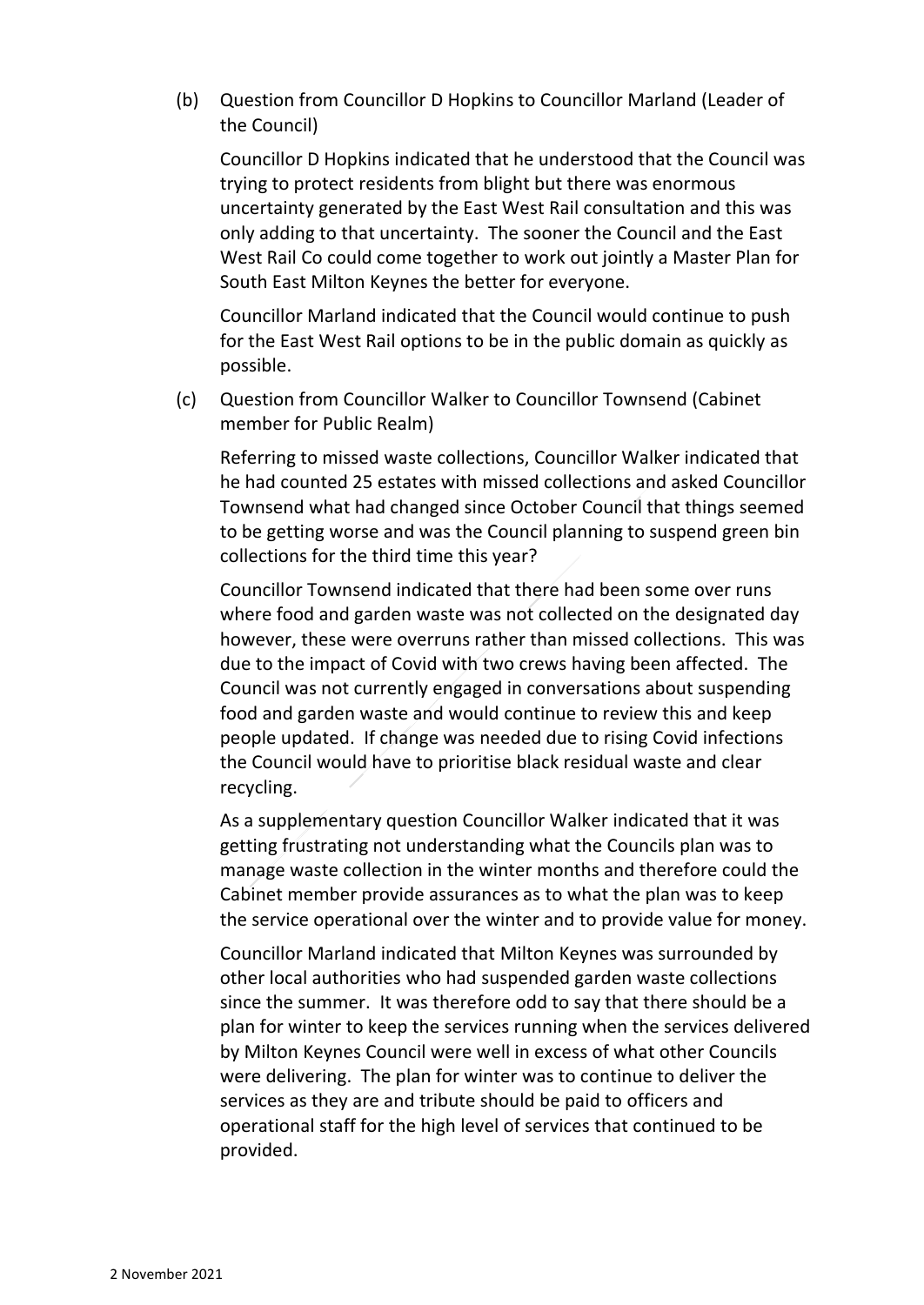#### **C55-58 REFERENCES FROM OTHER BODIES**

(a) Referral from the Community & Housing Scrutiny Committee – 20 July 2021

The referral was introduced by Councillor Ferrans, the Chair of the Committee who summarised the content of the referral.

On behalf of Councillor Darlington, Councillor Marland noted that there had been a slightly opaque process as to how land had been allocated for the delivery of Council housing and the pipeline of allocated sites would take a number of years to be delivered.

Councillor Ferrans identified that the concerns of the Committee were not about site allocation they were about the development of the plans and the issues that arise as part of that process. She indicated that she did not feel that the written response addressed these concerns and more thought was needed before the next phase.

As part of the referral response Councillor Darlington undertook to:

- write to the Secretary of State for Levelling Up, Housing and Communities and the MPs for Milton Keynes in order to raise the Council's concerns about the lifting of the current ban on Section 21 evictions; and
- write to Government to request that a more favourable borrowing rate specific to house building and the HRA was considered.

#### RESOLVED:

That the referral and the written response provided, be noted.

(b) Referral from the Children & Young People Scrutiny Committee – 15 July 2021

The referral was introduced by Councillor M Bradburn, the Chair of the Committee.

The written response from Councillor Townsend was noted.

RESOLVED:

That the referral and the written response provided, be noted.

(c) Referral from the Regeneration & Renewal Scrutiny Committee – 24 June 2021

The referral was introduced by Councillor Crooks, the Chair of the Committee who welcomed the written response particularly the commitment to 36% affordable housing on sites owned by the Council but noted that there was a general concern of the Committee that regeneration and renewal, particularly estate renewal, were slipping down the Cabinets agenda and that health and education was just as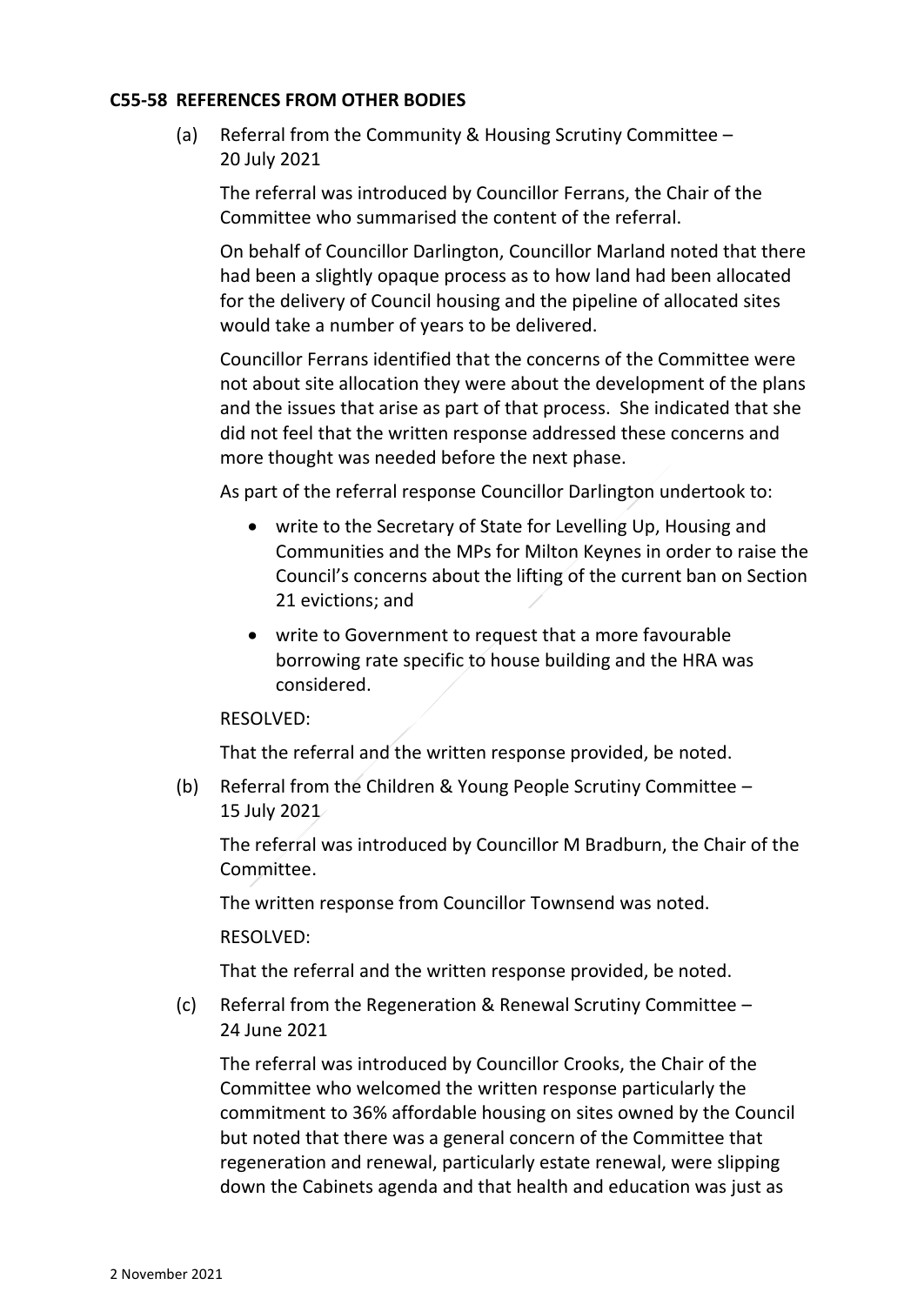important as housing redevelopment.

Councillor Middleton noted his appreciation for the Committees interest in the Agora project and the lessons that could be learnt from that in terms of engaging with the community.

Councillor Marland indicated that regeneration was a core priority for the Progressive Alliance administration and the way the Cabinet was structured reflected that.

RESOLVED:

That the referral and the written response provided, be noted.

(d) Referral from the Budget & Resources Scrutiny Committee – 20 July 2021

The referral was introduced by Councillor Brown, the Chair of the Committee who summarised that the Committee were interested in any changes in trends and risks in how the public access the waste and recycling services and impact this may have on the budget.

The written response from Councillor Townsend was note

RESOLVED:

That the referral and the written response provided, be noted.

#### **C59 BLETCHLEY AND FENNY TOWN DEAL**

Councillor Marland introduced the item and indicated that there was fantastic work being done as part of the successful bid for £27 million Town Deal Fund and thanked officers, board members and other partners for their involvement. The regeneration of Bletchley and Fenny Stratford was key and the nine projects which form the core of the Town Investment Plan were progressing.

Councillor Rankine indicated that it was good to see some movement on projects and supported the decision to give the S151 Officer the powers to sign off the projects. There was a good discussion at Council about the potential for the centre of Bletchley. The potential for the station area was critical to the whole regeneration of Bletchley and it was hoped the Supplementary Planning Document would go much further than what the Town's Fund were suggesting. Councillor Rankine would also encourage engagement with East West Rail and Network Rail as critical partners to make sure this work happened. Councillor Rankine asked Councillor Marland if there could be more frequent updates provided to ward councillors and other interested parties who were not part of the Town Deal Board.

Councillor Marland indicated that he would add an additional recommendation that a briefing was held for ward and parish councillors on a more regular basis.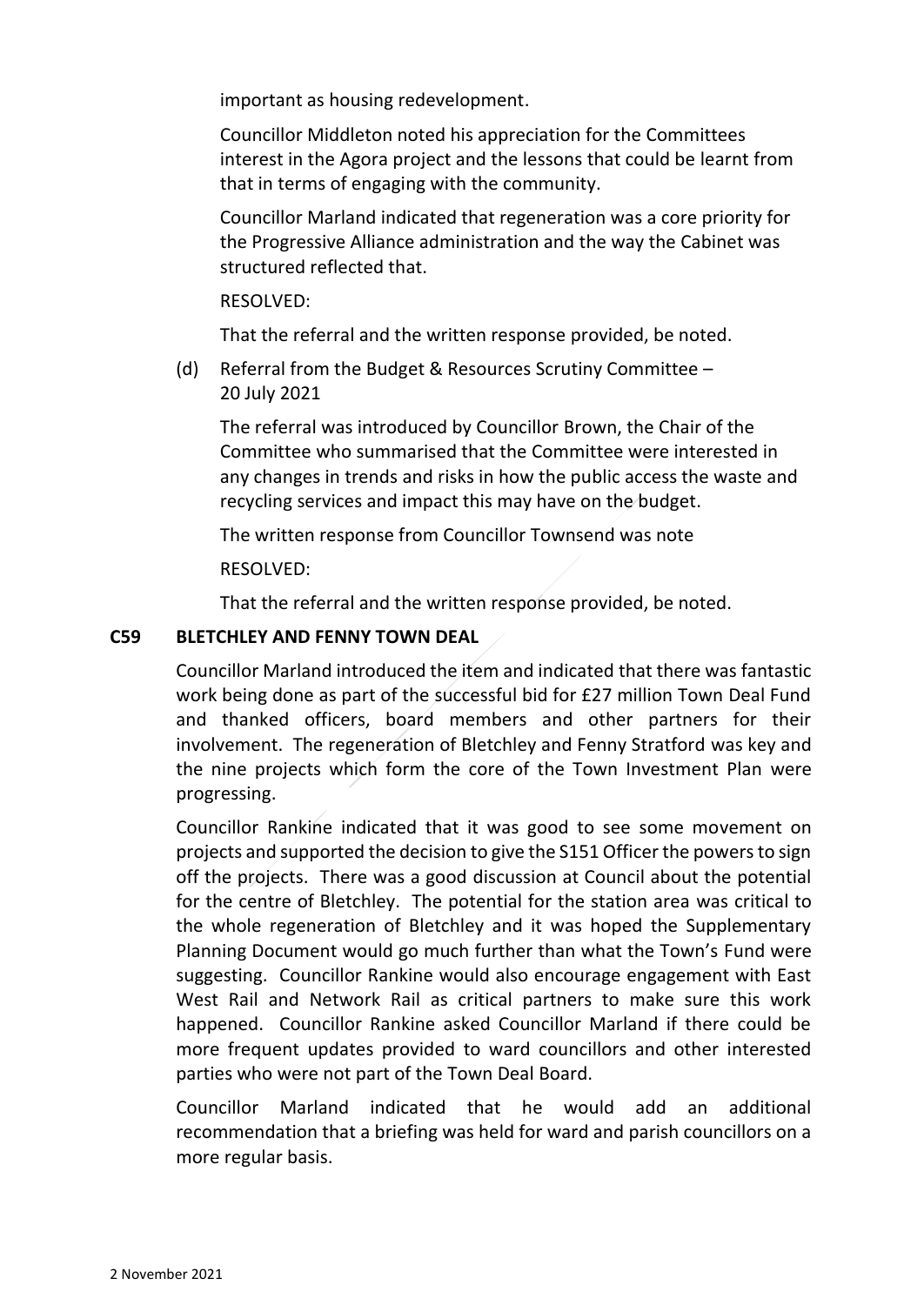RESOLVED:

- 1 That the latest progress of the programme as set out in the report and the governance arrangements for the Town Deal projects, be noted.
- 2 That the Council's Section 151 Officer be authorised to formally sign off the business cases on behalf of the Council.
- 3 That a report back on the progress of the Towns Deal programme be provided to Cabinet in 6 months time.
- 4 That regular briefings are held to update ward councillors and other interested parties on progress of the Towns Deal programme.

## **C60 COUNCIL TAX BASE 2022/23**

Councillor Middleton introduced the item setting out that as part of setting out the draft budget the Council has a number of technical obligations including setting the Council Tax base and agreeing the funding contribution to parish and town councils. Councillor Middleton thanked officers for all the work they had done on preparing the information on the Council Tax Base.

#### RESOLVED:

- 1. That the 2022/23 Tax Base be set at 90,364.51 Band D equivalent properties.
- 2. That the provision for uncollectable amounts of Council Tax for 2022/23 be set at 1.60% producing an expected collection rate of 98.4%.
- 3. That the proposed 2022/23 funding contribution to parish and town councils of £0.325m, as set out in Annex D, be noted and recommended to Council for approval as part of the final Budget in February 2022.

## **C61 UPDATE ON DELIVERY OF COUNCIL PLAN**

Councillor Marland introduced the item setting out that what is in the Council Plan were the priorities of the political administration of the Council. There were a number of good things to note including the programme of local high street support, that work was due to start on improvements to CMK Market, there had been a drop in flytipping since May 2021, continued opposition to the Bletchley Landfill site, funding agreed for the Agora Centre and consultation on banning poor quality office conversions.

Councillor R Bradburn noted that the Economy team were working hard with the partners in the six local high street areas to deliver assistance from the Economic Recovery Fund, the Welcome Back Fund and the Additional Restrictions Grant.

Councillor Nolan noted the good progress on the Council's commitments to children and young people including the Summer of Play, half term free school meals and setting the goal for every school in Milton Keynes to be rated Good or Outstanding. Councillor Nolan wanted to draw particular attention to the priority support for Looked After Children and that she was able to speak to